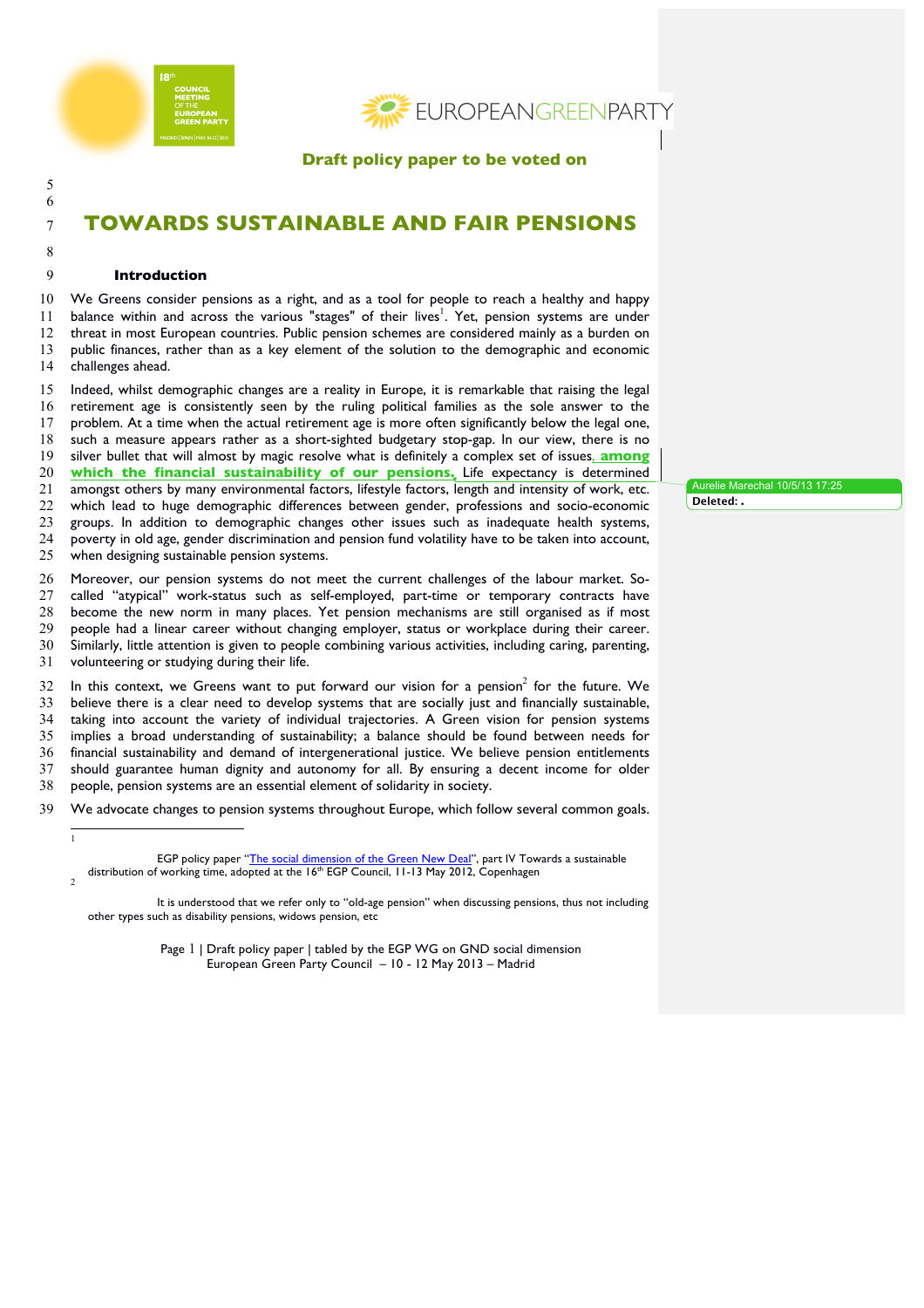- However, pension systems being very different from one country to another, we develop broad
- principles, which should be translated into specific measures corresponding to national situations.
- 

#### **Our common goals and principles**

#### **1. Building inclusive and fair pension systems**

 It is unacceptable that pensions do not prevent poverty in old age. We can see big disparities in pension allocations today. Depending on individual situations, the type of career or the type of work, people are discriminated against once they retire. For many people, publicly financed pensions are not enough to stay above the poverty line and they do not have access to private schemes. At the same time, there are cases of excessively high pensions in all countries.

 It is of utmost importance to ensure protection in old age for everybody, especially for the most 52 vulnerable, including those outside the labour market and in precarious work. Therefore, we 53 Greens aim for a minimum pension under a universal public scheme which we plan to approach 54 step by step in European countries where such a scheme does not yet exist. This entitlement should be guaranteed to all, whether or not they have been active on the labour market, and should be well above the poverty line. We Greens recognise that this guaranteed minimum, whilst 57 | necessary, is not sufficient to ensure a good quality of life for all pensioners.

Aurelie Marechal 10/5/13 17:28 **Deleted:** Therefore, we Greens believe that everyone should get at least a minimum pension under a universal public scheme. Aurelie Marechal 10/5/13 17:34

**Deleted:** adequate pensions for all.

 It is important that a universal public pension system is combined with sufficiently progressive taxation in order to avoid Matthew effects<sup>3</sup> and large inequalities between pensioners' incomes, as well as between pensioners' and working-age people's incomes. This means that wealthy pensioners should also contribute to the system.

 Women are particularly affected by this general inequality. The average pension income of women is considerably lower than that of men across all European countries, and elderly women are at a high risk of poverty. All pension schemes need to be restructured so as to combat both direct and indirect discrimination of women in relation to old-age pensions. A good poverty-proof universal pension entitlement would also be a core element of protecting women from old-age poverty. This includes mechanisms to account for career breaks, transition periods and changes in family 68 situations. The same applies to migrants.

#### **2. Adopting a life-cycle approach**

 Workers of the  $21^{st}$  century are unlikely to work for the same employer for their whole life, but change employers, place of work, working time and status over their career. People with an "atypical career" (self-employed, part-time, temporary work, people moving abroad or changing career between private and public) represent a growing part of the population and our pension systems need to be adapted accordingly. The Green New Deal advocates a good balance between paid work and other activities throughout life (studying, parenting, caring, volunteering, etc.) to improve individual and collective well-being. Our pension systems need to enable this by following a "life-cycle approach", which gives equal value to individual life choices and ensures decent living standards for all. A life-cycle approach allows career interruptions and changes; it does not punish "atypical" working life in the building of social rights, including pension entitlements.

We Greens believe that on top of the universal basic pension, people should be able to build up

A Matthew effect is the phenomenon where the rich get richer and the poor get poorer. It's a sociological term from the Gospel of Matthew: "For everyone who has will be given more, and he will have an abundance. Whoever does not have, even what he has will be taken from him." It is used to describe situations in which initial advantage tends to beget further advantage, and disadvantage further disadvantage, among individuals and groups through time, creating widening gaps between those who have more and those who have less.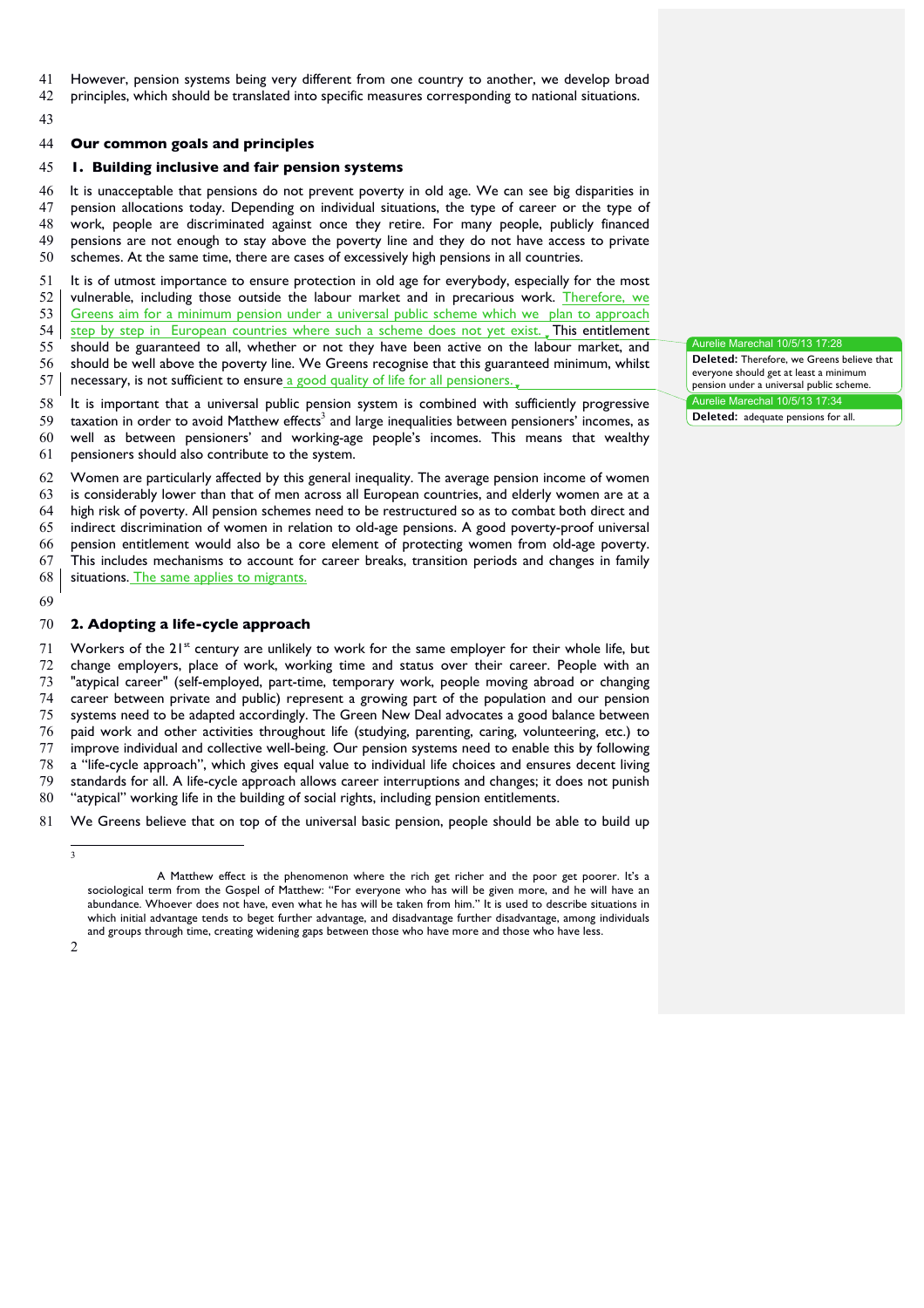- 86 additional pension rights and that the following elements should be taken into account in acquiring 87 these rights.
- 88 Firstly, we Greens believe that paid work is not the only way to contribute and participate in 89 society; other types of activities should be creditable towards a pension. Voluntary work, care

90 work, parental leave as well as training periods fall under this proposition. This may be achieved

91 for example by offering people without a job the possibility to build up social rights by getting paid,

92 or paying, social contributions. We also believe that people should not be punished for involuntary

93 periods of inactivity, such as illness, invalidity and unemployment, etc.

 Secondly, in most European countries, the current political debate about pension age is linked to life expectancy. This vision is often only based on statistical averages and is primarily financially motivated. However we Greens believe that more complex factors such as actual retirement age, healthy life expectancy and differences in life expectancy between socio-economic groups must also be taken into account to determine the principles of pensionable age. Moreover, applying a life-cycle approach means that the total number of years worked and assimilated periods, as well 100 as the physical and psychological hardness of work, are added to the equation. Our approach is more flexible but also fairer than the current system since it gives advantage to people in longer or harder careers i.e. those starting to work earlier, with less education, usually lower salaries. It also favours life-balance choices that are currently penalised, such as parenting or caring.

104 Third, all workers, regardless of their statute, status or of their careers changes, should have<br>105 access to similar pension entitlements and equal rights. In many countries, a big challenge in this access to similar pension entitlements and equal rights. In many countries, a big challenge in this regard is to make occupational pensions schemes<sup>4</sup> available in more firms and sectors, and for those having unconventional career paths. Generally speaking, simplification, transparency and harmonisation of existing pension systems would help decreasing discrimination against more vulnerable workers.

110

4

#### 111 **3. Reinvesting in public and collective schemes**

112 We Greens propose to focus on two types of policies to re-establish the balance between public<sup>5</sup> *vs.* private and collective *vs.* individual systems. Over the last decades, there has been a large trend towards capital-based schemes<sup>6</sup>, through the development of private pension funds and other mechanisms encouraging private savings. This is highly problematic for various reasons. Firstly, whilst capital-based schemes can contribute to alleviate the impact of large demographic change, they have proven to be expensive to build up and depend on the development of financial markets, which are risky and volatile. Indeed, pension funds have recently been caught up in the financial crisis, being used for speculation just like any other fund, without transparent information for their

Page 3 | Draft policy paper | tabled by the EGP WG on GND social dimension European Green Party Council – 10 - 12 May 2013 – Madrid

Occupational pensions are pensions created by an employer for the benefit of their employees. They are a form of deferred compensation, usually advantageous to employee and employer for tax reasons. They are part of the so-called "second pillar" of pensions.

One talks about *private* pensions system when the organisation controlling the financial stream is private (e.g. insurance company). In a *public* system, it is the government who is responsible for the pension provision although the administration of the system can be outsourced to another, including private, organisation.

A capital-based scheme is a pension scheme, in which people save for their pension. Contributions are valorised as savings and invested by the pension fund. `These contributions can be paid by the employee and/or the employer. After retirement, the individual withdraws annuities (or sometimes a lump sum) from this fund. This system is usually opposed to a contribution-based scheme (or "repartition" system), where current pension benefits are financed by current contributions of the active population. It involves a financial transfer from the active population to the older inactive population.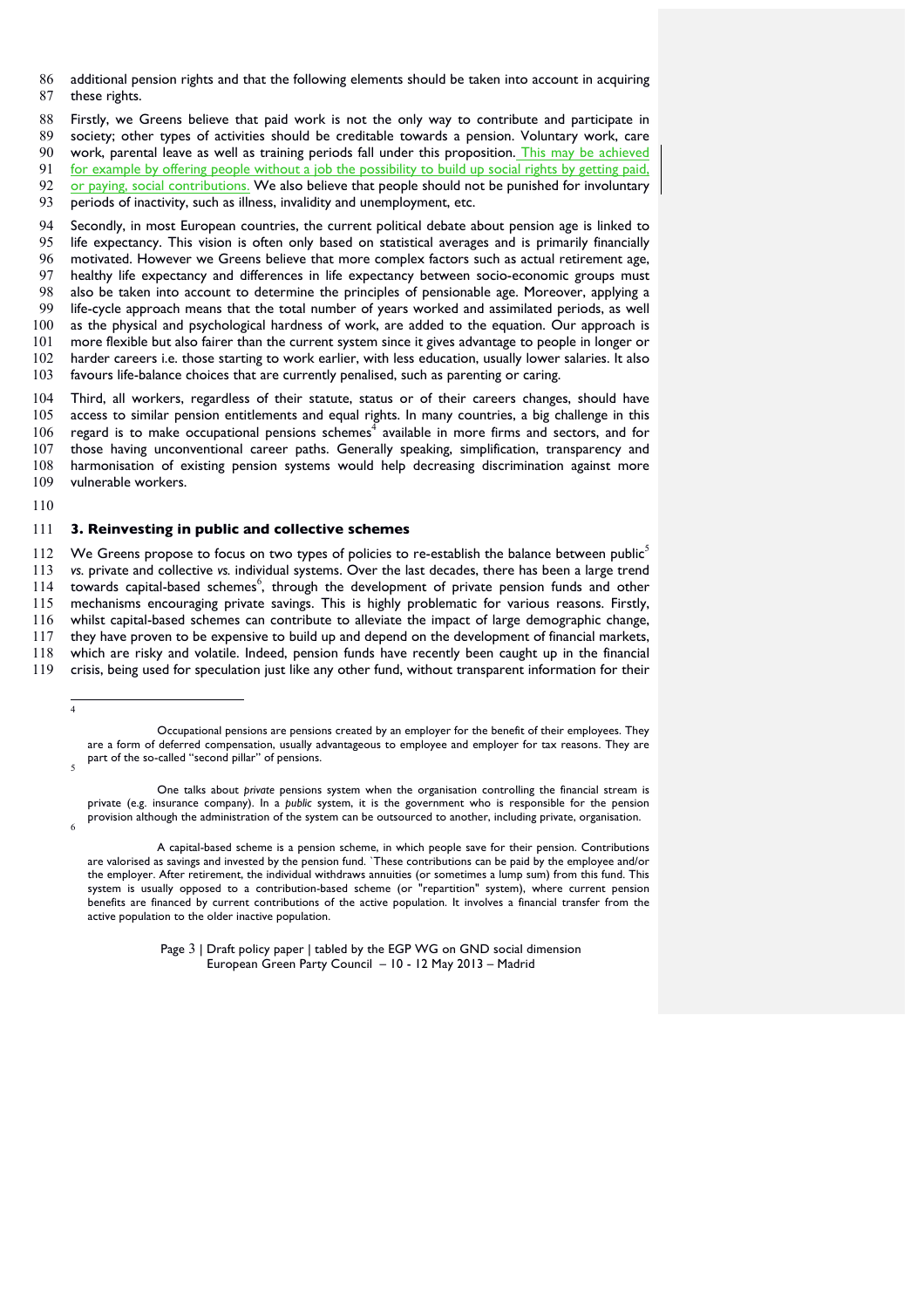- customers, leaving many of them with way less return than what they had counted on. Therefore
- they must be strongly regulated. However, we acknowledge that capital-based occupational pensions can also be collective, contain solidarity and have a public character. An advantage of 123 such schemes is that participants build up personnal pension rights which they can claim after 124 retiring.
- Second, the rising importance of the individual private pension schemes has undermined the solidarity spirit of pensions. Usually the poorest and the most vulnerable do not have the means to save for their pensions on an individual basis, and often do not have access to occupational pensions, as these are only available to those active in the regular labour market. Moreover, most countries in Europe give tax advantages or other forms of support to citizens who invest in private pensions whilst not investing in public schemes. Yet, these subsidies tend to lead to an upside-down-distribution effect, i.e. to money transfers from the poor to the rich.
- Public schemes must remain the centre of our pension systems: they tend to be more inclusive, the most fair in redistribution, in reducing the gender revenue gap, and even the most cost- efficient in combating old-age poverty. Such contribution-based schemes are more reliable for citizens since they are indexed on wages and production and not on financial markets.
- Since they do not enjoy these characteristics, individual private pension schemes should not be seen by governments as essential elements of the public policy equation. Obviously, we do not intend to prevent people from individually subscribing to such schemes, but these are *ultimately*  only private savings. There should therefore be neither public subsidies nor fiscal advantages to individual private schemes. All current tax benefits to private schemes should be gradually redirected to public schemes so that they can provide a reasonable standard of living and not only minimum poverty-proof revenue for all.
- It is however the responsibility of governments to ensure that the private pension funds and group insurances be strictly regulated in order to protect pensioners who would subscribe to them. First of all, the sale of such instruments to the general public must adhere to the highest transparency and consumer protection standards, enabling subscribers to understand the nature and riskiness of the financial product they buy; financial incentives for intermediaries should be passed on to the 148 end-customer or simply banned. Second, prudential regulation must ensure proper risk management, commensurate with the long-term nature of the insurance provided; speculative investments should be forbidden and the management should be held responsible in case of trouble. Third, pension funds and group insurances must be submitted to binding ethical standards and encouraged to invest in long-term projects that enhance the social and environmental sustainability of society. Fourth, the governance of those funds must be enhanced e.g. by including representatives of all stakeholders in their boards.
- 

#### **4. Financing the system through innovative measures**

 The demographic evolution of the last decades is putting our pension systems under strain. We need to find solutions to finance decent pensions for all, without threatening the sustainability of public finances. In this context, it is important to recall that pensions are not a cost on public finance but rather an investment in social security and poverty prevention, an essential component of solidarity, one of the main pillar of the European welfare state.

 In order to address this issue, we Greens propose to broaden the base for financing pensions under public schemes, so as not only to include revenues from social contributions on work but

Prudential regulation aims at providing the rules that financial institutions must adhere to in order to properly manage risk, avoiding moral hazard i.e. capturing profits while transferring the potential cost of failure to other players or society at large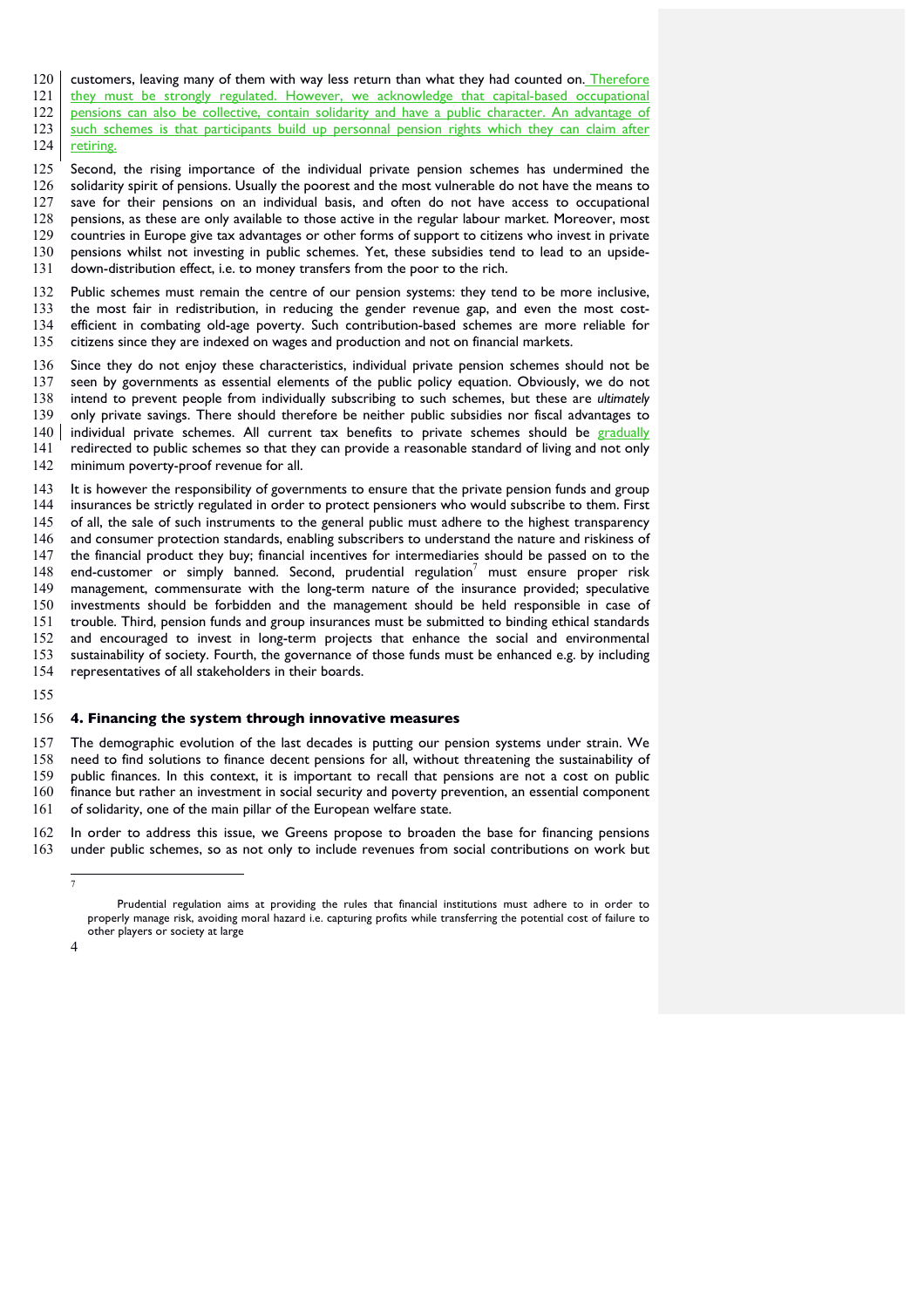also from revenues coming from taxation on capital and exploitation of natural resources. As explained in the previous section, this includes bringing back subsidies to the public pension budget that are currently given to private schemes in the form of fiscal advantages.

 A second key step in ensuring the sustainability of the system is to boost employment rates, in particular of older people, yet taking into account specific needs and capacities of older workers in the framework of the life-cycle approach developed above. We Greens propose creating working conditions that enable older workers who choose so, to participate and remain in the labour market, i.e. giving the right to reduced working hours for older workers and to a progressive exit into retirement. These measures should also be combined with knowledge- and experience-173 sharing with less experienced workers. At the same time, the combination of income from public 174 pension and work income should be limited to an adequate maximum. Meanwhile we strongly condemn in any way of forcing old people to work to supplement their pension because of the 176 threat of poverty.

 Additionally, not only a decent minimum pension, but also elements like better work distribution, the provisions of services outside the market through voluntary work and "commons" organisations, as well as the reinforcement of public services, should help keep old people out of poverty whilst decreasing the burden on public finances.

### **5. Ensuring transparency and simplicity of the systems**

 Complexity is a common feature of our current pension systems. It is very difficult for most people to know what their future is going to be - how much they are going to get and when they are going to retire. It is essential that individuals have better information and transparency throughout their career about their pension rights. This is even more needed in a world where "atypical" careers are the new norm.

 Contrary to what happens in many countries, pension reforms should be gradual and not sudden. They should be debated with all social partners and stakeholders, and better communicated to citizens.

 Simplifying our systems would also make them more efficient. The complexity of the current system has economic costs: any change of career (between private and public sectors, waged and self-employed positions, working at home and abroad) is currently penalised by decreased transparency.

#### **6. Towards an EU approach to pensions**

 The differences between the social security rights and systems across the European Union are *de facto* an obstacle to the freedom of movement within the Union. On top of that, such differences fuel feelings of incomprehension, of inequality and of unfair competition among European citizens. This is an obstacle that we Greens intend to lower. This requires at the very least organising the portability<sup>8</sup> of pension rights across national systems for every worker in Europe. This would of course be helped if the compatibility of pension systems with one another would be enhanced. Similarly, the EU should seek similar bilateral and reciprocal agreements with third countries in order to enhance the rights of migrant workers.

 Beyond this and especially in the framework of the monetary union that draws the Eurozone member states into an ever closer fiscal, economic, financial and political union, we Greens see the

Portability: the possibility to carry one's pension rights from one country's system to the others.

Page 5 | Draft policy paper | tabled by the EGP WG on GND social dimension European Green Party Council – 10 - 12 May 2013 – Madrid